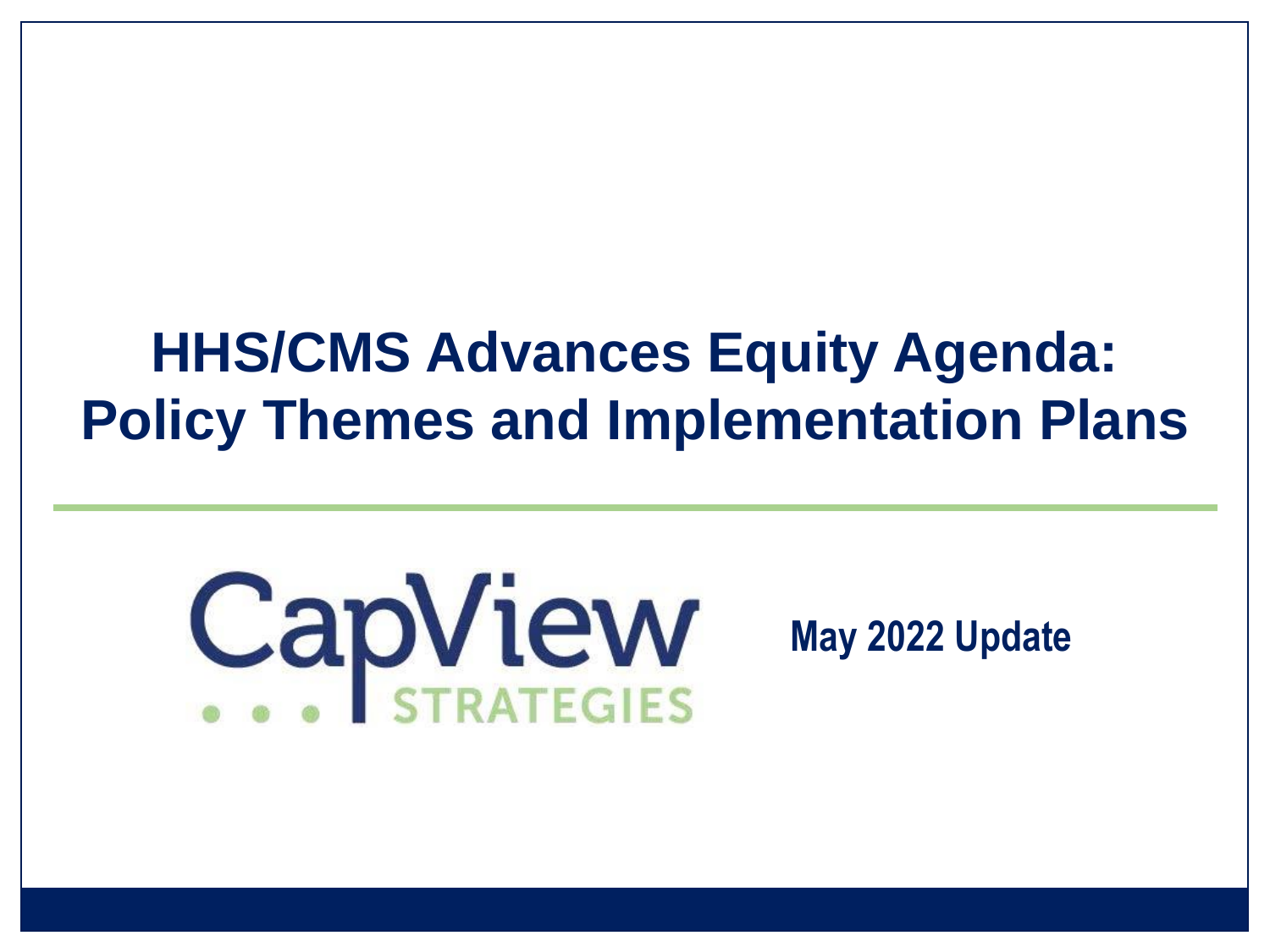- **Overview**
- Key Milestones in Administration, HHS, CMS Equity Work
- HHS and CMS Focus Areas/Themes
- HHS and CMS Detail Priorities on Equity
- Implications/What to Watch For
- Appendix: Deeper Dive Examples of Policy & Programmatic Actions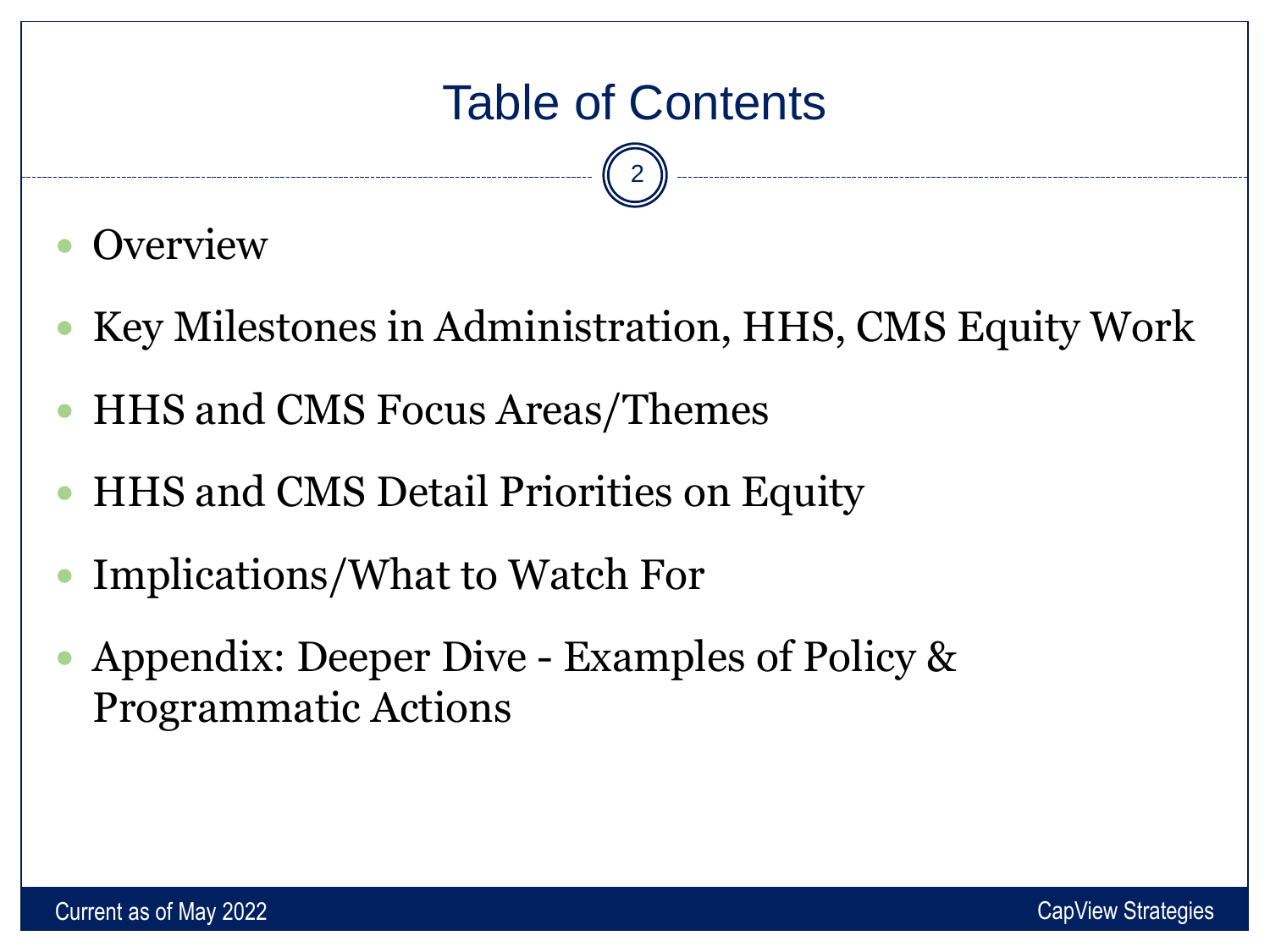

Current as of May 2022 **CapView Strategies** Current as of May 2022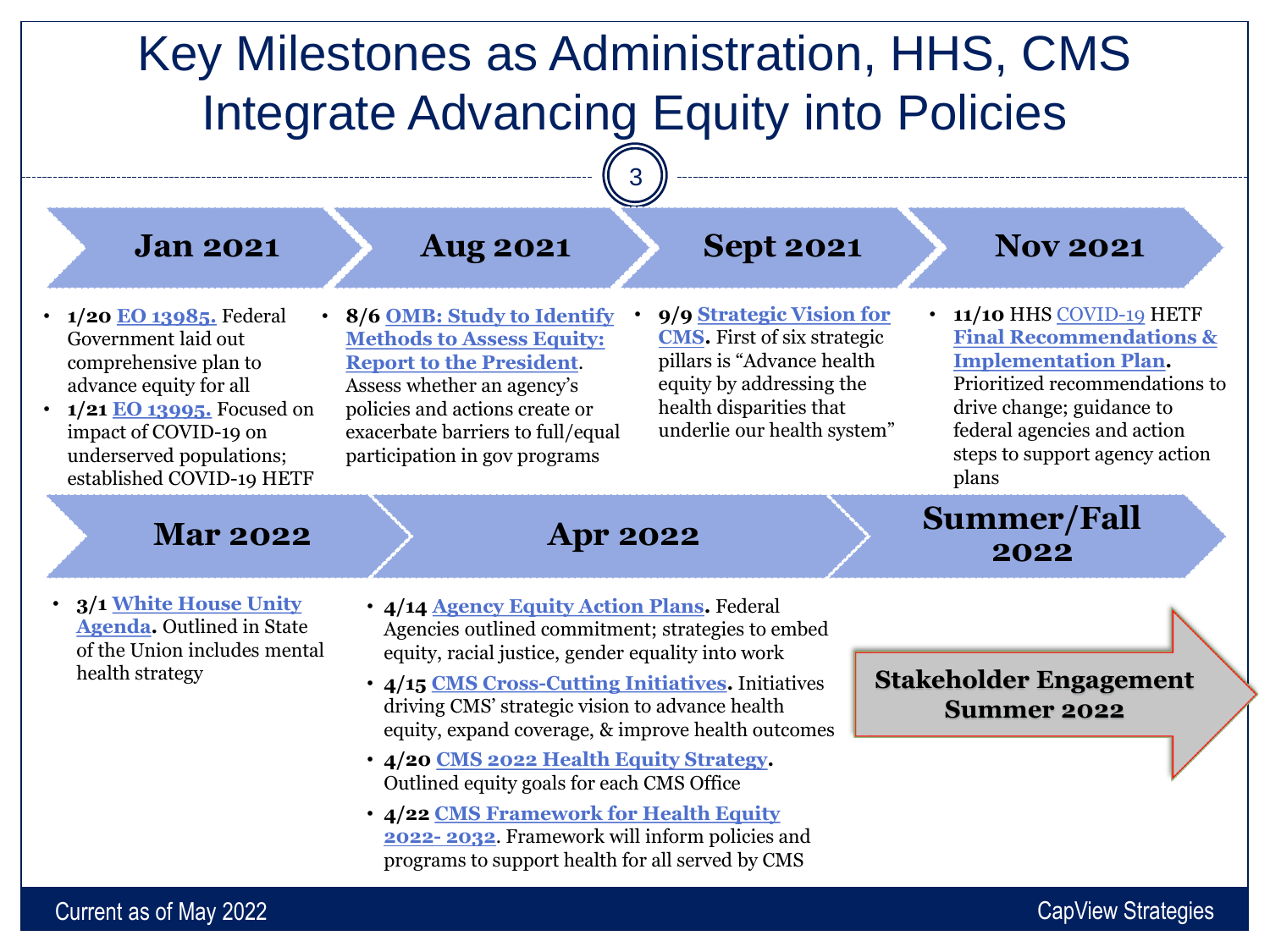

Current as of May 2022 **CapView Strategies** Current as of May 2022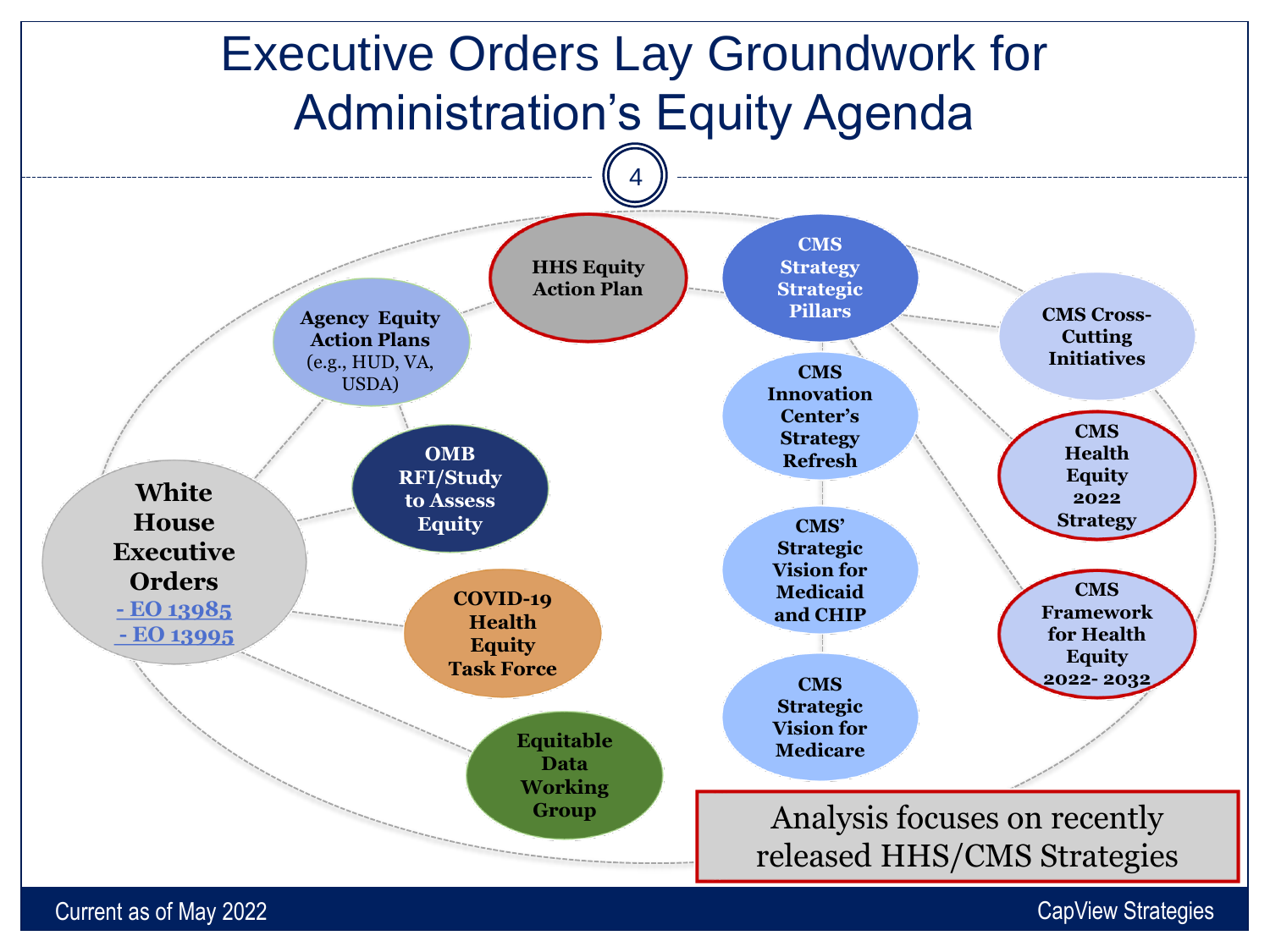### Analysis Focuses on HHS/CMS Strategies Released in April 2022

- **1. [Federal Agency Equity Plans](https://www.whitehouse.gov/briefing-room/statements-releases/2022/04/14/fact-sheet-biden-harris-administration-releases-agency-equity-action-plans-to-advance-equity-and-racial-justice-across-the-federal-government/)**. White House released over 90 federal agencies' firstever Equity Action Plans. Plans outline more than 300 strategies and commitments to address systemic barriers within policies and programs
	- **[HHS' Equity Action Plan](https://www.hhs.gov/sites/default/files/hhs-equity-action-plan.pdf)**. Plan outlines actions that HHS can take now and ways the department can work in the future to advance equity such as through strategies to build data capacity, expand stakeholder engagement, and identify the root cause of inequities
- **2. [CMS Health Equity 2022 Strategy](https://www.cms.gov/newsroom/press-releases/cms-outlines-strategy-advance-health-equity-challenges-industry-leaders-address-systemic-inequities)**. Strategy outlines CMS' focus on addressing [health disparities across all CMS Offices' work. Follows CMS Administrator's](https://www.cms.gov/blog/my-first-100-days-and-where-we-go-here-strategic-vision-cms) **strategic vision,** which includes advancing health equity as first of six pillars
- **3. [CMS Framework for Health Equity 2022-](https://www.cms.gov/About-CMS/Agency-Information/OMH/equity-initiatives/framework-for-health-equity) 2032**. Framework reinforces the concept that in order to attain the highest level of health for all people, there needs to be a focus on addressing avoidable inequalities and eliminating health and health care disparities. This updates previous Medicare-only focused equity plan with a comprehensive 10-year approach to embed health equity across Medicare, Medicaid, CHIP, and the Health Insurance Marketplaces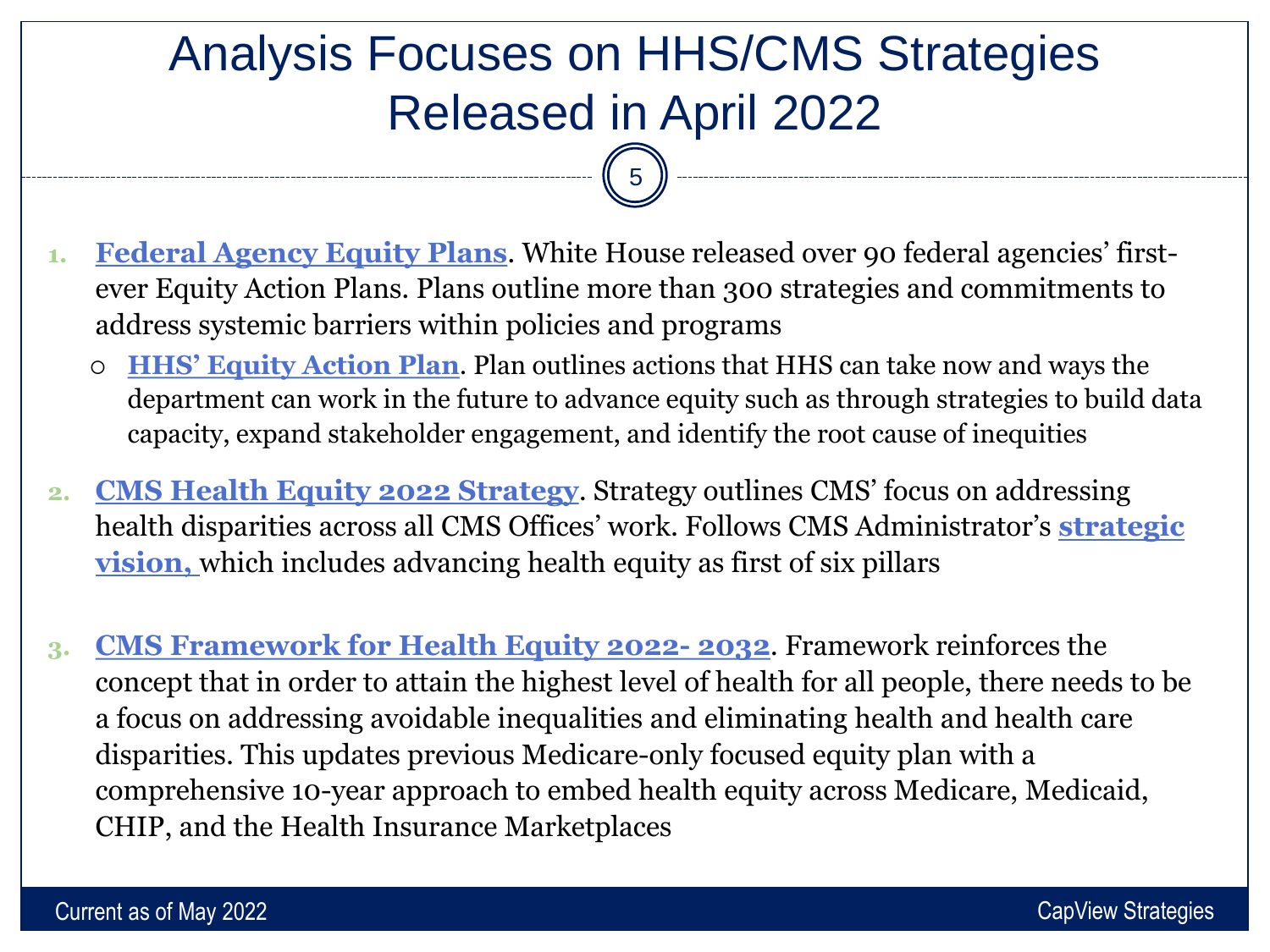### Priority Areas & Themes of HHS/CMS Strategies to Advance Equity

6

| <b>Coverage &amp;</b><br><b>Access</b><br>- Medicaid, Medicare,<br>Marketplaces<br>- Maternal and Child Health<br>- Rural Health<br>- Behavioral Health<br>- Culturally/linguistically<br>appropriate services | Data & Quality<br>Measurement<br>- Collection<br>- Reporting<br>- Stratification | <b>Addressing Social</b><br><b>Determinants of</b><br><b>Health</b>                               |
|----------------------------------------------------------------------------------------------------------------------------------------------------------------------------------------------------------------|----------------------------------------------------------------------------------|---------------------------------------------------------------------------------------------------|
| <b>Stakeholder</b><br><b>Outreach &amp;</b><br><b>Engagement</b><br>- Focused on those<br>historically excluded                                                                                                | <b>Grants, Funding</b><br>& Contracting                                          | <b>Capacity &amp;</b><br><b>Workforce</b> /<br>Reducing<br><b>Administrative</b><br><b>Burden</b> |

**HHS and CMS committed to stakeholder input, with particular interest on key areas. Stakeholders should continue to monitor range of opportunities to engage (e.g., comment on proposed rules/RFIs, convenings, grants, participating in initiatives).**

Current as of May 2022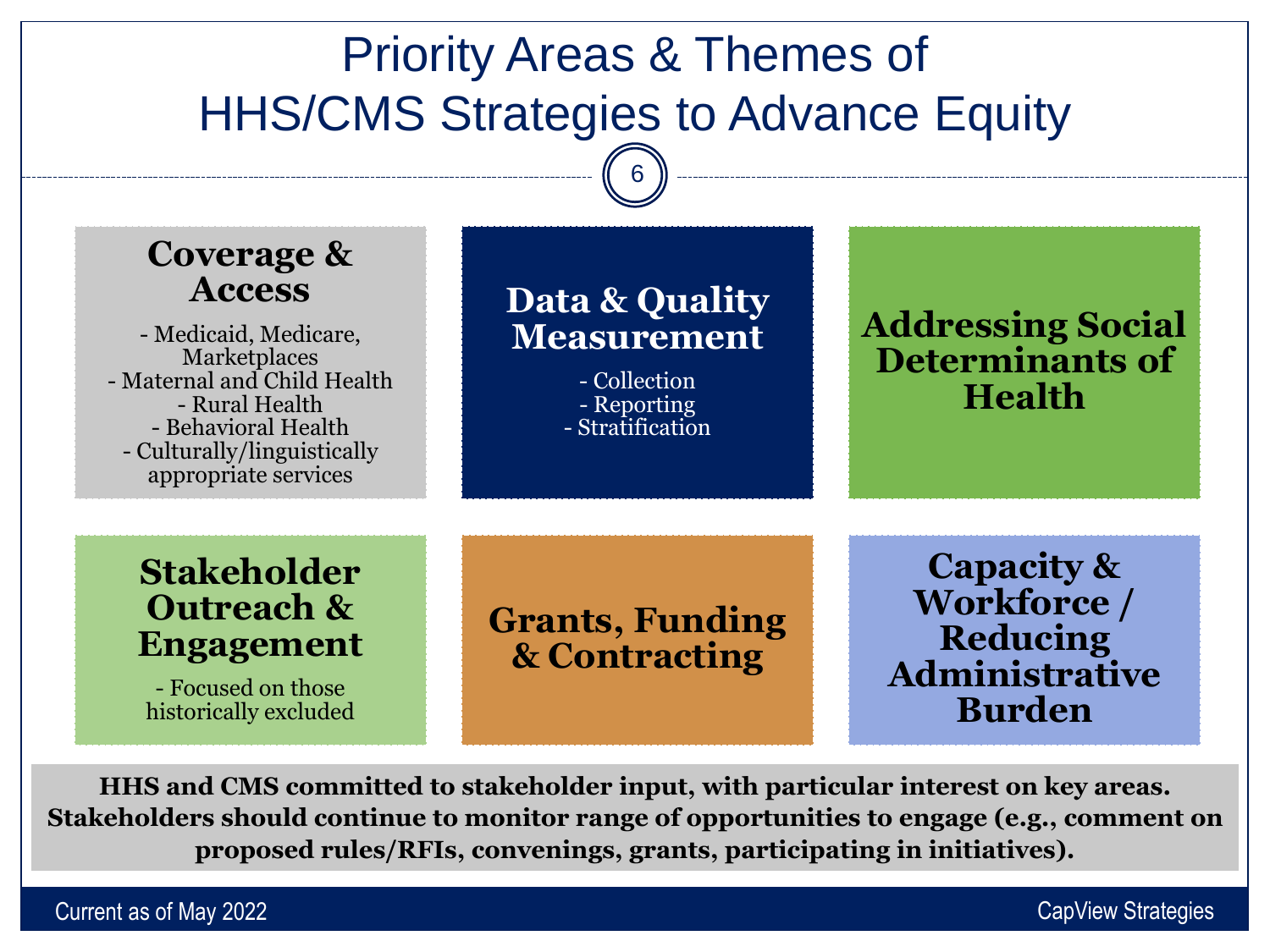# HHS and CMS Detail Priorities on Equity

- HHS Equity Action Plan
- CMS Health Equity 2022 Strategy
- CMS Framework for Health Equity 2022- 2032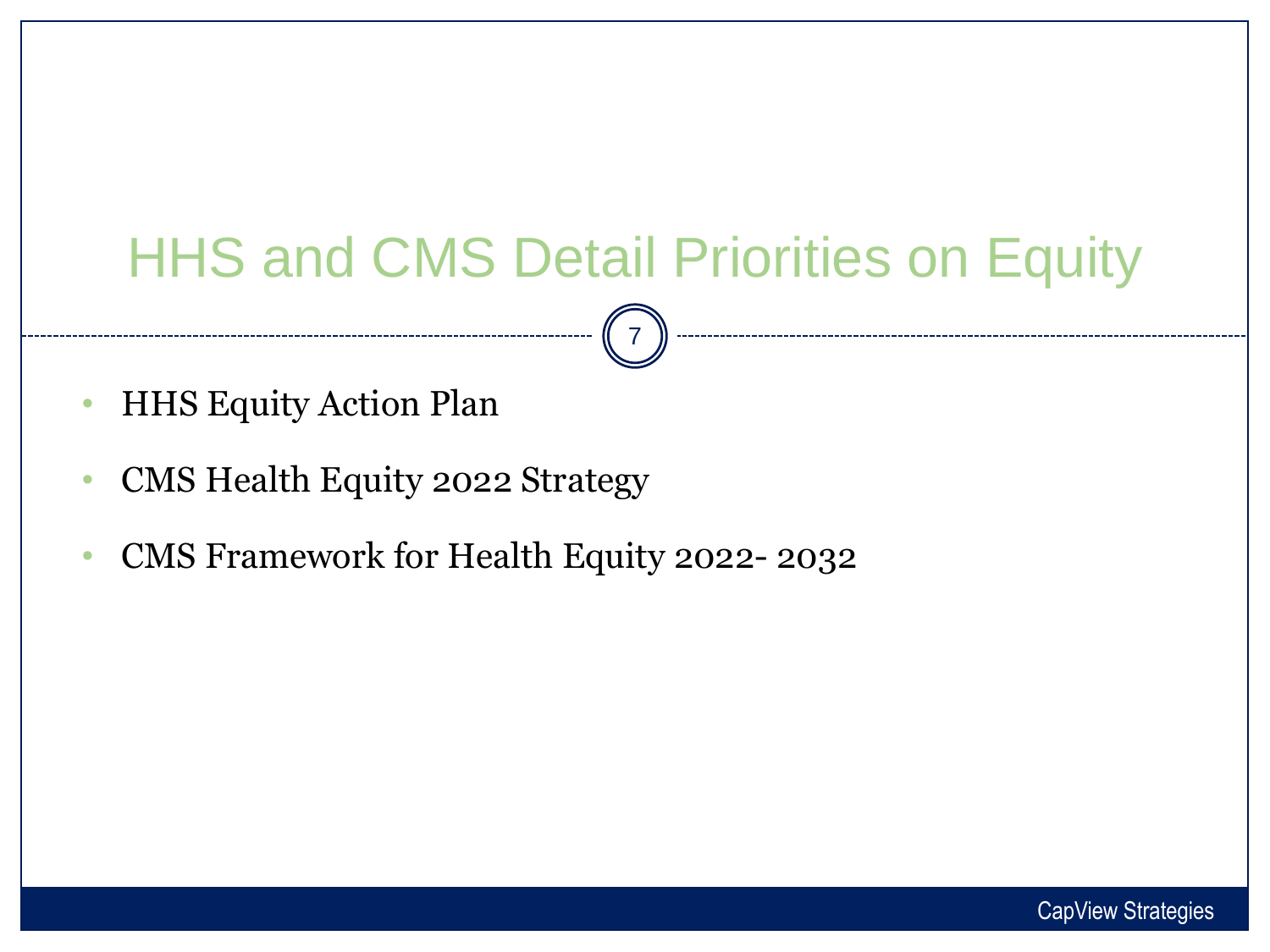### HHS Equity Action Plan **Outlines Key Issues and Commitments**  $\sqrt{8}$

| <b>Challenge / Issue</b>                              | <b>Commitment</b>                                                                                                                                                                                                                                                                           |
|-------------------------------------------------------|---------------------------------------------------------------------------------------------------------------------------------------------------------------------------------------------------------------------------------------------------------------------------------------------|
| <b>Maternal Health</b>                                | Respond to national maternal morbidity and mortality crisis through<br>working with states to extend postpartum coverage and identifying<br>innovative ways to improve postpartum care                                                                                                      |
| <b>Language Barriers &amp;</b><br><b>Civil Rights</b> | Address barriers that individuals with limited English proficiency face<br>through expanding access to content (e.g., webpages, benefit information)<br>and language services; investing in resources to advance civil rights; and<br>clarifying and enforcing nondiscrimination provisions |
| <b>Grants/Acquisitions</b>                            | Support equity in grants through guidance in NOFOs aiming to increase<br>opportunities for applicants from underserved communities                                                                                                                                                          |
| <b>Contracting</b>                                    | Expand contracting opportunities for small, disadvantaged businesses<br>including through training and outreach                                                                                                                                                                             |
| <b>Capacity Building</b>                              | Implement data-informed assessments of major HHS policies and<br>programs to identity disparities/inequities; deploy resources to address<br>disparities                                                                                                                                    |
|                                                       |                                                                                                                                                                                                                                                                                             |

**Plan focused on expanding access, incorporating previously underserved stakeholders, and increasing resources & supports** 

Current as of May 2022

CapView Strategies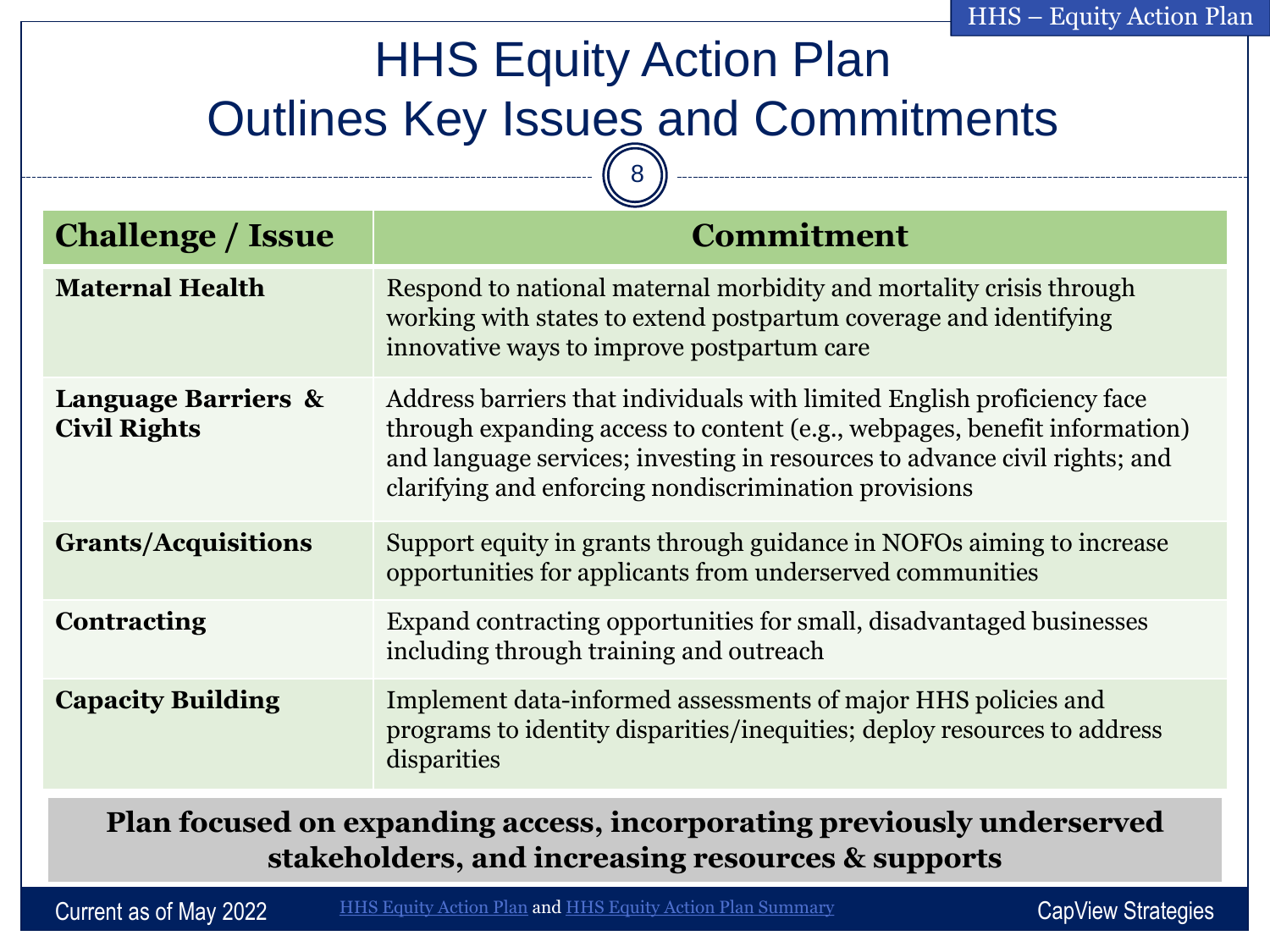### 2022 CMS Health Equity Strategy Goals

9

- **Close gaps in health care access, quality, and outcomes** for underserved populations
- **Promote culturally and linguistically appropriate services** to ensure understandable and respectful care / services that are responsive to preferred languages, health literacy, and communication needs
- **Build on outreach efforts** to enroll eligible people across Medicare, Medicaid/CHIP, and Marketplace
- **Expand and standardize the collection and use of data,** including race, ethnicity, preferred language, sexual orientation, gender identity, disability, income, geography, and other factors
- **Evaluate policies to determine how CMS can support safety net providers,** partner with providers caring in underserved communities, and ensure care is accessible
- **Ensure engagement with and accountability to communities CMS serves** in policy development and implementation of programs
- **Incorporate screening for and promote broader access to health-related social needs,** including greater adoption of quality measures, coordination with community-based organizations, and collection of social needs data in standardized formats across programs & activities
- **Ensure CMS programs serve as a model and catalyst to advance health equity** through nation's health care system, including with states, providers, plans, and other stakeholders
- **Promote the highest quality outcomes and safest care for all people** through use of the framework under the CMS National Quality strategy

**Strategy prioritizes access and coverage, outcomes, engagement, and data collection and use**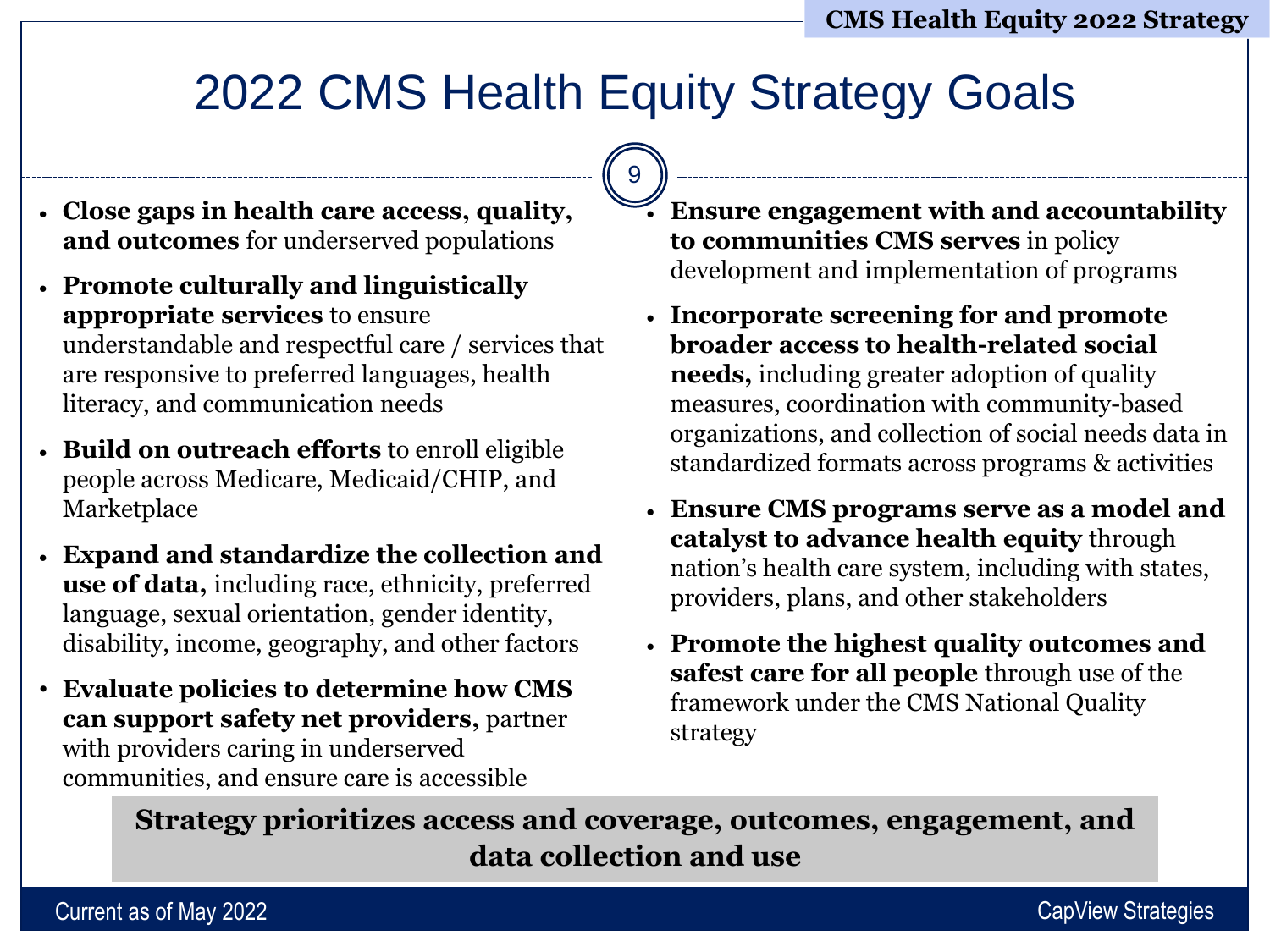### **CMS Health Equity 2022 Strategy**

### Strategy to Advance Equity Extends Across Offices; Focused on Partnering, Engaging with Stakeholders  $(10)$

- **2022 Health Equity Strategy will drive work across centers and offices.** CMS [outlines](https://www.cms.gov/newsroom/press-releases/cms-outlines-strategy-advance-health-equity-challenges-industry-leaders-address-systemic-inequities) how health equity will play key role across offices and centers including:
	- o Center for Medicare (CM)
	- o Center for Medicaid & CHIP (CMCS)
	- o Center for Consumer Information and Insurance Oversight (CCIIO)
- o Center for Medicare and Medicaid Innovation (CMMI)
- o Center for Clinical Standards and Quality (CCSQ)
- **Strategy focused on building partnerships across health care sector.** Work will include collaborating and sharing best practices across states, health care facilities, providers, insurance companies, manufacturers, people with lived experience, researchers, and others
- **CMS soliciting equity commitment from health care leaders.** Health care leaders encouraged to echo CMS' commitments to advance health equity through
	- <sup>o</sup> Designing, implementing, and operationalizing initiatives that support health
	- <sup>o</sup> Eliminating avoidable differences in outcomes experienced by disadvantaged/underserved people
	- <sup>o</sup> Providing the care and support people—particularly those with Medicare, Medicaid or Marketplace coverage—need to thrive
- **Next Step - Convening industry stakeholders.** CMS will convene industry stakeholders, including health care facilities, insurance companies, state officials and providers
	- First convening in Summer 2022, focused on improving maternal health outcomes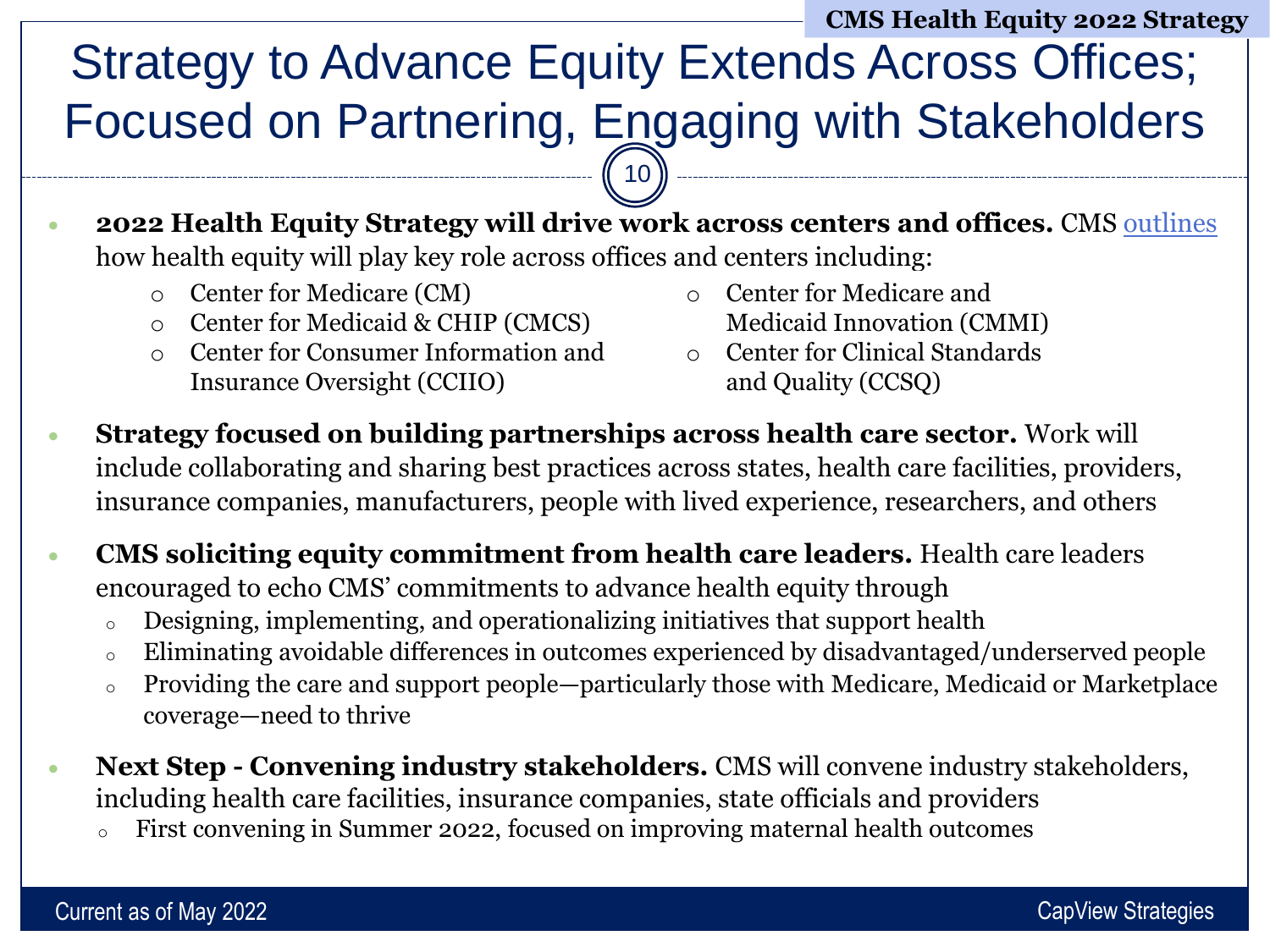**CMS Framework for Health Equity 2022- 2032**

Framework for Health Equity Focused on Data, Capacity Building, Access, and Addressing Disparities 11

 **Framework Includes five health equity priorities for reducing disparities:**

- **Priority 1:** Expand the Collection, Reporting, and Analysis of Standardized Data
- **Priority 2:** Assess Causes of Disparities Within CMS Programs and Address Inequities in Policies and Operations to Close Gaps
- **Priority 3:** Build Capacity of Health Care Organizations and the Workforce to Reduce Health and Health Care Disparities
- **Priority 4:** Advance Language Access, Health Literacy, Provision of Culturally Tailored Services
- **Priority 5:** Increase All Forms of Accessibility to Health Care Services and Coverage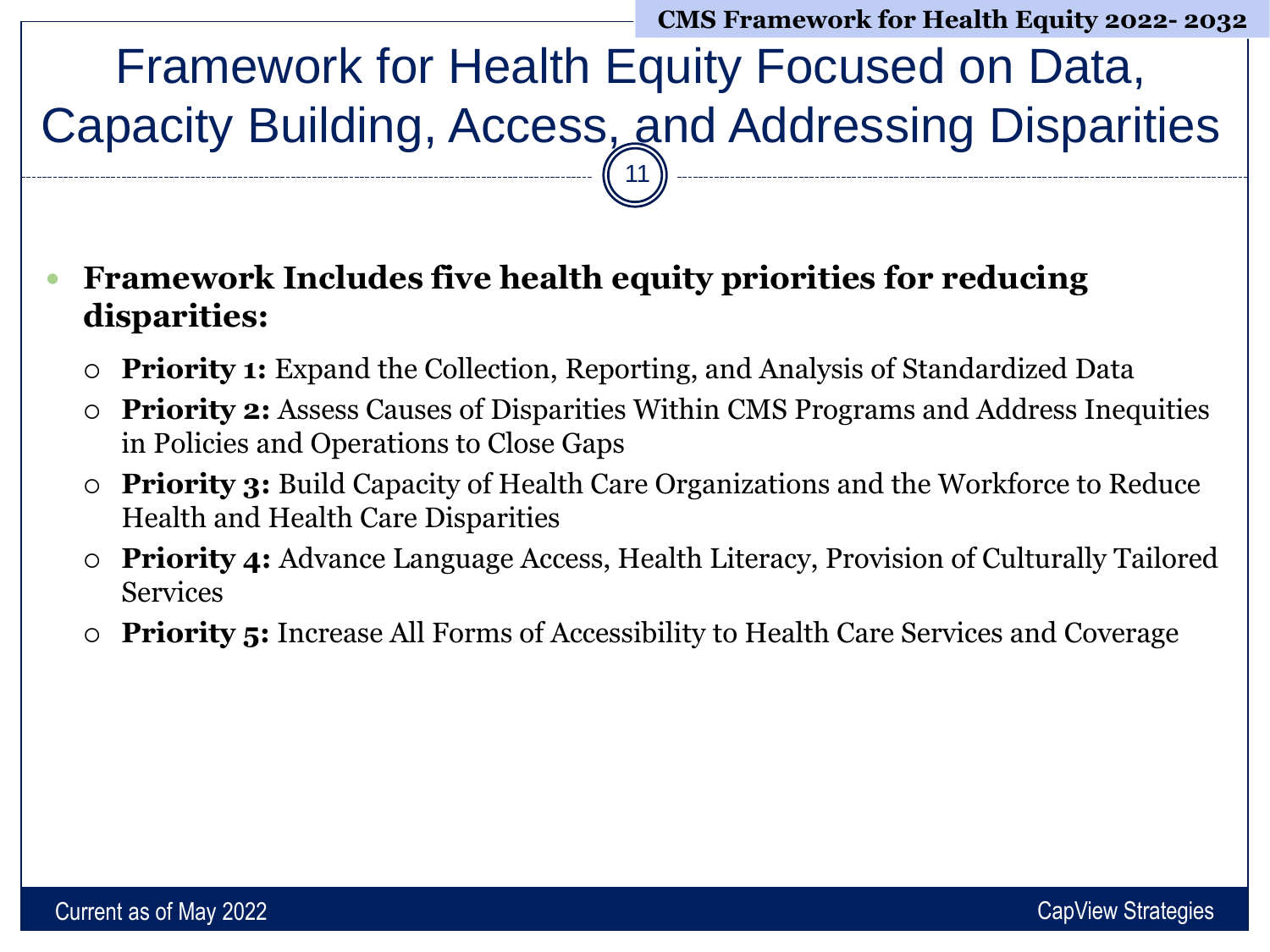### CMS Framework Outlines 10-year Approach to Embed Health Equity Across CMS Programs 12

- **CMS updates previous equity plan to expand beyond Medicare.**  [Framework for Health Equity 2022](https://www.cms.gov/About-CMS/Agency-Information/OMH/equity-initiatives/framework-for-health-equity)–2032 includes comprehensive, 10-year approach to embed health equity across Medicare, Medicaid, CHIP, and the Health Insurance Marketplaces
- **Includes focus on disparities in chronic diseases**. Framework includes focus on disparities related to chronic and infectious diseases (e.g., diabetes, chronic kidney disease, cancer, dementia, cardiovascular disease, maternal/ infant health, behavioral health, COVID-19)
- **Framework will inform policy and program development, health care stakeholder engagement**. Outlines how CMS will use policy levers, program authorities and engagement of health care stakeholders across settings, communities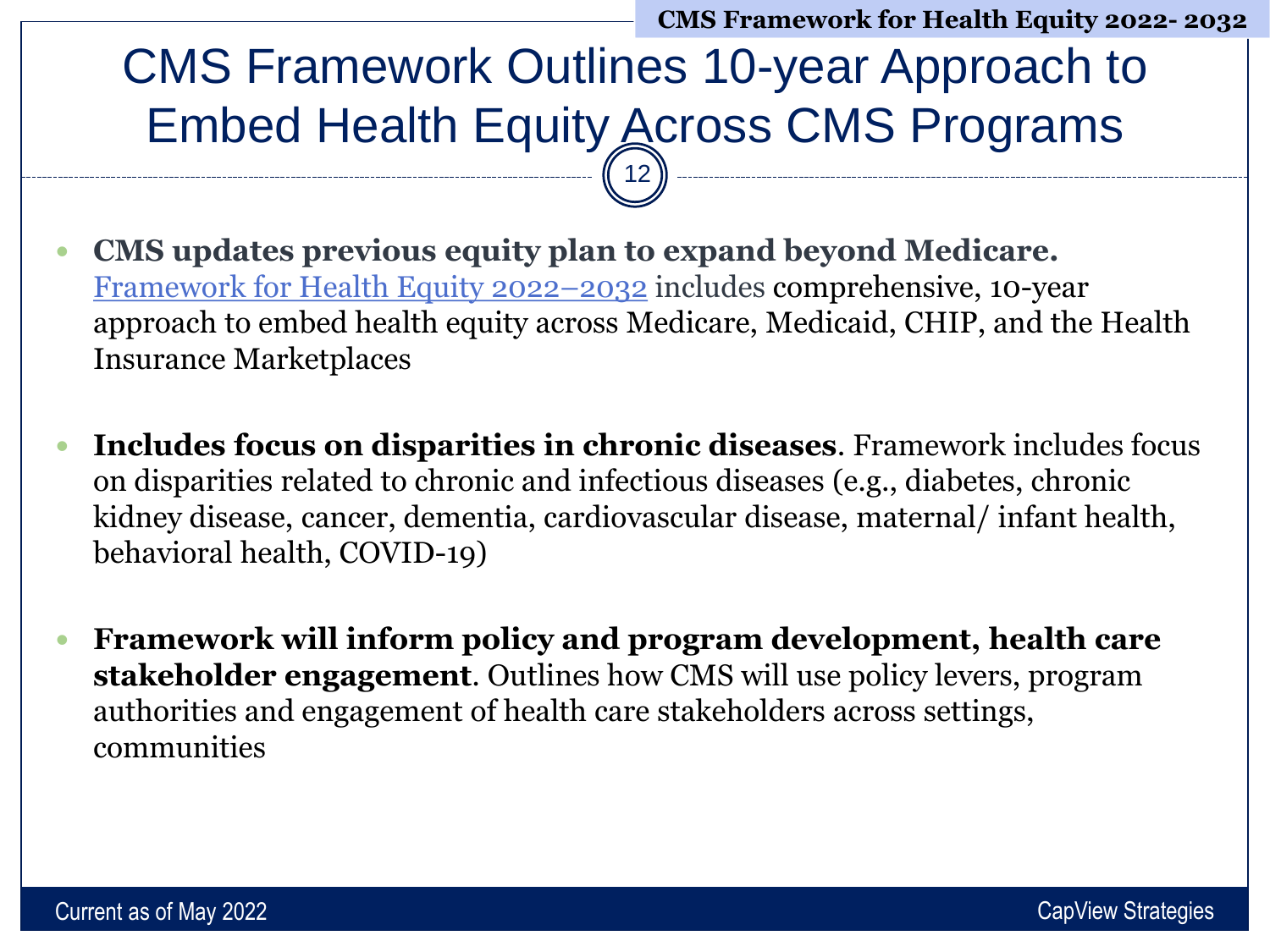# Implications/What to Watch For  $\binom{13}{}$

CapView Strategies